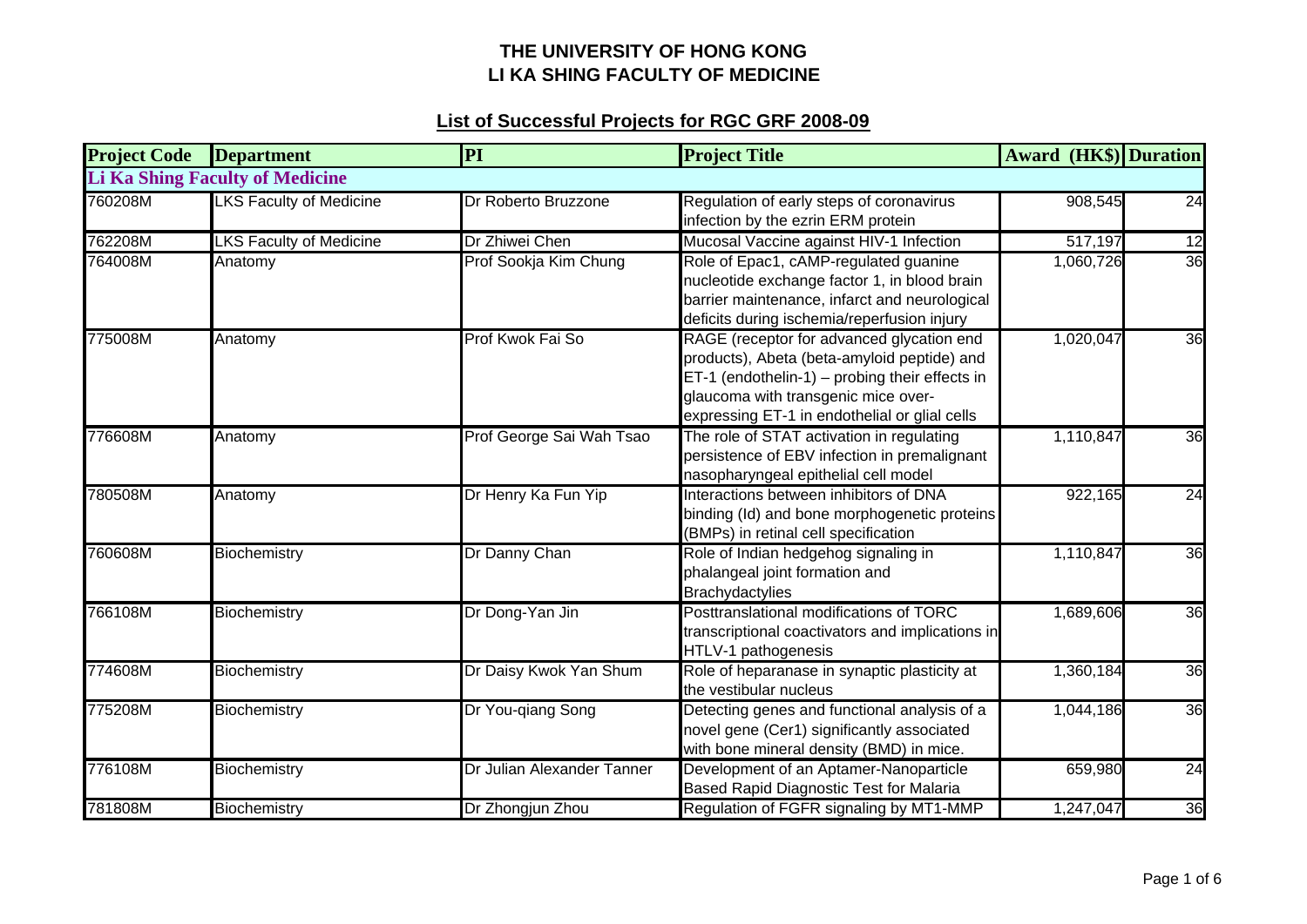| <b>Project Code</b> | <b>Department</b>    | PI                          | <b>Project Title</b>                                                                                                               | <b>Award (HK\$)</b> Duration |    |
|---------------------|----------------------|-----------------------------|------------------------------------------------------------------------------------------------------------------------------------|------------------------------|----|
| 766408M             | Diagnostic Radiology | Dr Pek Lan Khong            | 18F-FDG PET-CT in prognostication and<br>response assessment of aggressive mature<br>T-cell and NK-cell lymphomas                  | 958,027                      | 36 |
| 763908M             | Medicine             | Dr Arthur Chi Kong Chung    | Functional role of PPAR interacting protein<br>(PRIP) in diabetic nephropathy                                                      | 1,110,847                    | 36 |
| 765808M             | Medicine             | Dr Qingyang Huang           | Large scale association studies of<br>osteoporosis in Chinese                                                                      | 838,999                      | 24 |
| 766708M             | Medicine             | Prof Annie Wai Chee Kung    | Gene Identification for Osteoporosis using a<br>Two Stage Genome-wide Association<br>Strategy in the Chinese Population            | 2,162,190                    | 24 |
| 766908M             | Medicine             | Prof Kar Neng Lai           | Infiltrating leukocytes in the tubulointerstitium<br>of IgA nephropathy: Their role in<br>pathogenesis                             | 1,606,826                    | 36 |
| 767208M             | Medicine             | Prof Karen Siu Ling Lam     | Role of JNK in adipose tissue inflammation,<br>adipokine production and systemic insulin<br>resistance                             | 1,016,506                    | 30 |
| 767508M             | Medicine             | Prof Hui Yao Lan            | Smad Signaling in Angiotensin II-Mediated<br><b>Renal Fibrosis</b>                                                                 | 1,721,503                    | 36 |
| 767608M             | Medicine             | Dr Xiao Ru Lan              | Mechanisms of Peritoneal Fibrosis: Role of<br><b>TGF-beta Signaling</b>                                                            | 922,165                      | 24 |
| 769308M             | Medicine             | Dr Joseph Chi Kam Leung     | The role of aldosterone in the pathogenesis of<br>IgA nephropathy                                                                  | 1,119,164                    | 24 |
| 770108M             | Medicine             | Dr Gui-Rong Li              | Calcium Signals and Cell Proliferation in<br>Human Cardiac Fibroblasts                                                             | 1,396,904                    | 36 |
| 770308M             | Medicine             | Prof Raymond Hin Suen Liang | Is Jak2V617F mutation a stem cell event in<br>chronic myeloproliferative disease ?                                                 | 1,383,247                    | 36 |
| 771908M             | Medicine             | Dr Judith Choi Wo Mak       | Effects of intermittent hypoxia and/or cigarette<br>smoking on endothelial injury in vivo -<br>relevant to obstructive sleep apnea | 1,159,037                    | 24 |
| 773108M             | Medicine             | Dr Roberta Wen Chi Pang     | A study of the modulatory effects of p53 on<br>Pin1-mediated tumor growth, invasion and<br>metastasis in hepatocellular carcinoma  | 1,292,447                    | 36 |
| 774708M             | Medicine             | Dr David Chung Wah Siu      | Long-term Efficacy and Safety of a Gene-<br>based Bio-artificial Pacemaker tested in a<br>large animal Sick Sinus Syndrome Model   | 1,552,564                    | 36 |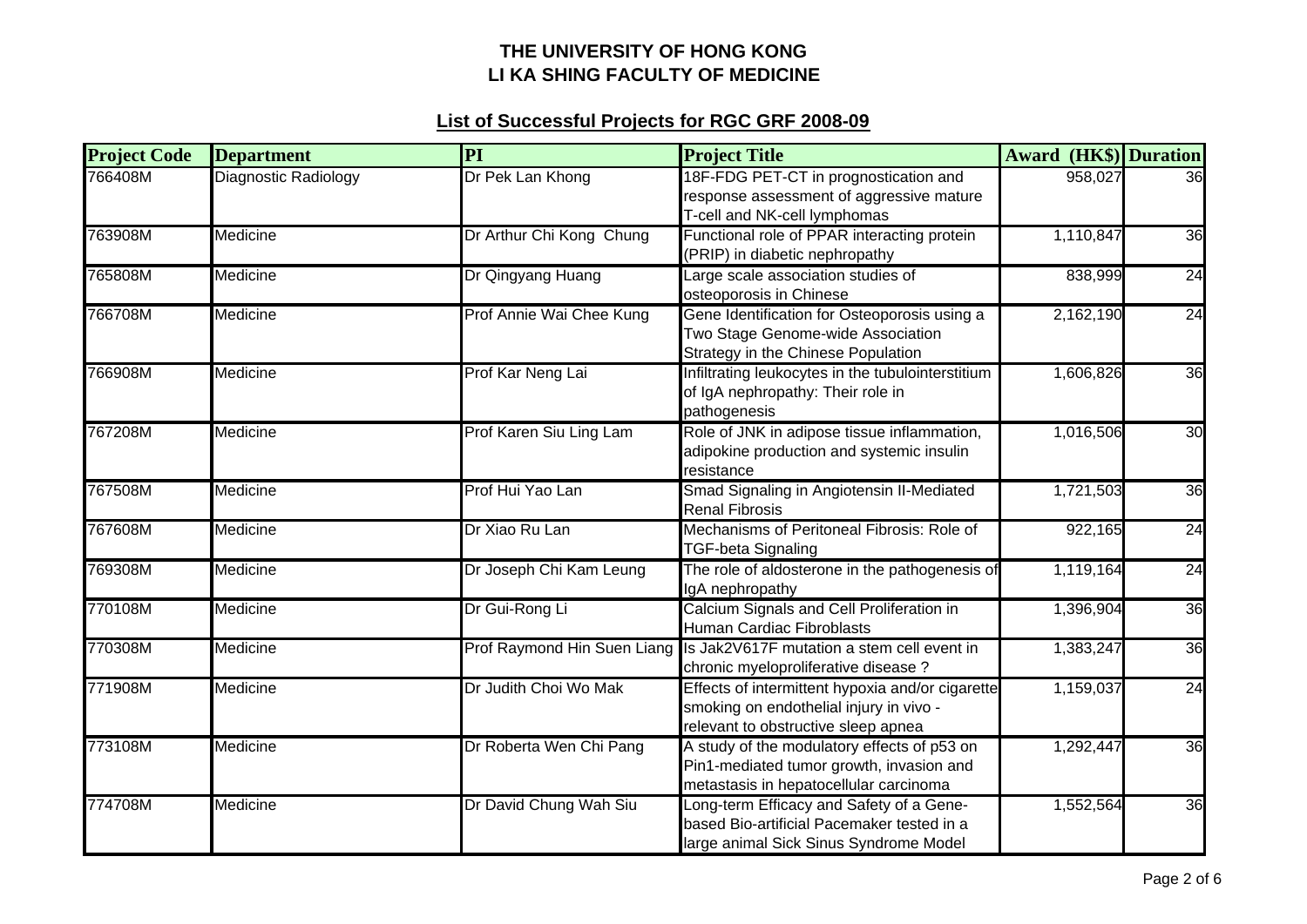| <b>Project Code</b> | <b>Department</b> | PI                        | <b>Project Title</b>                                                                                                                                                                                                    | <b>Award (HK\$)</b> Duration |    |
|---------------------|-------------------|---------------------------|-------------------------------------------------------------------------------------------------------------------------------------------------------------------------------------------------------------------------|------------------------------|----|
| 775708M             | Medicine          | Dr Kathryn Choon-beng Tan | Soluble receptor for advanced glycation end<br>products and diabetic complications                                                                                                                                      | 740,565                      | 24 |
| 776008M             | Medicine          | Dr Sydney Chi Wai Tang    | Role of N-acetyl-seryl-aspartyl-lysyl-proline in<br>nephropathies                                                                                                                                                       | 1,292,447                    | 36 |
| 776908M             | Medicine          | Prof Hung Fat Tse         | Transplantation of Bioengineered Human<br><b>Embryonic Stem Cell-derived Cardiomyocytes</b><br>with Mature Electrical Phenotype in Post-<br>infarction Heart Failure Improves Cardiac<br>Function Without Proarrhythmia | 1,129,516                    | 24 |
| 777508M             | Medicine          | Dr Mei Wang               | Atrial Mechanical Dyssynchrony and Function<br>in Sinus Node Disease Patients With And<br>Without Atrial Fibrillation: Impacts of Different<br>Modes of Atrial and Ventricular Pacing                                   | 598,917                      | 24 |
| 779608M             | Medicine          | Dr Aimin Xu               | Protective roles of AMP-activated protein<br>kinase against vascular disease in diabetes:<br>Molecular mechanisms and therapeutic<br>intervention                                                                       | 1,107,306                    | 30 |
| 781108M             | Medicine          | Dr Richard Man Fung Yuen  | Transmissibility of hepatitis B virus infection<br>from blood donors with occult hepatitis B<br>infection                                                                                                               | 566,592                      | 24 |
| 781208M             | Medicine          | Dr Susan Sou Ying Yung    | Role of high and low molecular weight<br>hyaluronan in the pathogenesis of lupus<br>nephritis                                                                                                                           | 912,994                      | 30 |
| 761208M             | Microbiology      | Dr Michael Chi Wai Chan   | Tissue tropism and innate immune responses<br>of respiratory viruses in primary differentiated<br>human respiratory epithelial cells in vitro and<br>in ex-vivo cultures of lung and nasopharynx                        | 415,682                      | 12 |
| 773408M             | Microbiology      | Dr Leo Lit Man Poon       | Codon biases of avian and human influenza A<br>viruses                                                                                                                                                                  | 312,149                      | 24 |
| 776808M             | Microbiology      | Dr Herman Tse             | Molecular characterization of anaerobic<br>Gram-negative rods and its clinical<br>significance                                                                                                                          | 287,683                      | 24 |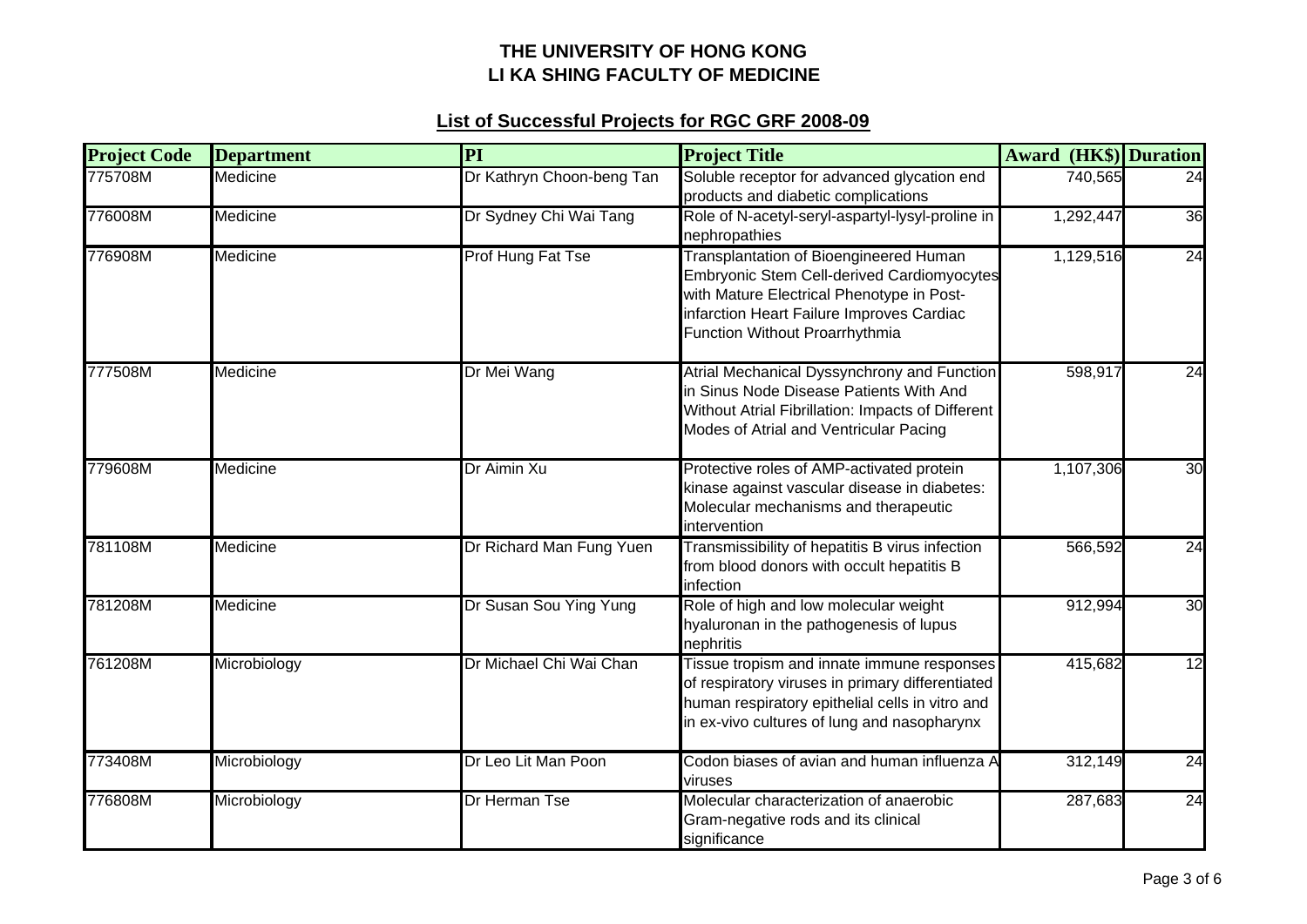| <b>Project Code</b> | <b>Department</b>            | PI                              | <b>Project Title</b>                                                                                                         | <b>Award (HK\$)</b> Duration |                 |
|---------------------|------------------------------|---------------------------------|------------------------------------------------------------------------------------------------------------------------------|------------------------------|-----------------|
| 781008M             | Microbiology                 | Prof Kwok Yung Yuen             | Molecular characterization of human<br>coronavirus HKU1                                                                      | 581,541                      | 24              |
| 781608M             | Microbiology                 | Dr Bojian Zheng                 | The Role of Complement Activation in Severe<br>Pneumonia Caused by Avian Influenza Virus<br>H5N1 Infection                   | 506,482                      | $\overline{12}$ |
| 763508M             | Obstetrics & Gynaecology     | Dr Chi Ngong Chiu               | Control of human trophoblast invasion by<br>glycodelin-A                                                                     | 804,125                      | 24              |
| 765508M             | Obstetrics & Gynaecology     | Prof Pak Chung Ho               | Combined use of letrozole and misoprostol<br>for medical termination of pregnancy                                            | 747,696                      | 24              |
| 780308M             | Obstetrics & Gynaecology     | Prof William Shu Biu Yeung      | A study on glycodelin-A induced<br>differentiation of trophoblast cells                                                      | 649,765                      | 24              |
| 712408E             | Orthopaedics & Traumatology  | Dr Yong Hu                      | Dynamic surface electromyography<br>topography for objective assessment of low<br>back pain.                                 | 409,059                      | 24              |
| 714908E             | Orthopaedics & Traumatology  | Dr William Weijia Lu            | Nano Mechanics of Individual Collagen Fibrils<br>of the Human Intervertebral Discs Using<br><b>Optical Trap Technique</b>    | 453,071                      | 24              |
| 762608M             | Orthopaedics & Traumatology  | Prof Kenneth Man Chee<br>Cheung | Uncovering new compounds and<br>mechanisms for treatment of intervertebral<br>disc degeneration by Chemical Genetics         | 867,685                      | 24              |
| 771608M             | Orthopaedics & Traumatology  | Prof Keith Dip Kei Luk          | A functional MRI study of the chronically<br>compressed spinal cord in HUMANS.                                               | 758,725                      | 24              |
| 763208M             | Paediatrics & Adolescent Med | Dr Alan Kwok Shing Chiang       | Sequence analysis of Epstein-Barr virus<br>strains in nasopharyngeal carcinoma                                               | 695,165                      | 24              |
| 768108M             | Paediatrics & Adolescent Med | Prof Yu Lung Lau                | Immune Responses to Influenza Viruses in<br>the Patients with X-linked<br>Agammaglobulinemia                                 | 718,773                      | 24              |
| 777108M             | Paediatrics & Adolescent Med | Dr Wenwei Tu                    | The Role of Natural Killer Cells in the<br>Pathogenesis of Avian Influenza Virus<br>Infection                                | 377,365                      | 24              |
| 761408M             | Pathology                    | Dr Tsun Leung Chan              | Study of the mechanisms underlying heritable<br>germline epimutation of MSH2 in Hereditary<br>Nonpolyposis Colorectal Cancer | 1,107,397                    | 24              |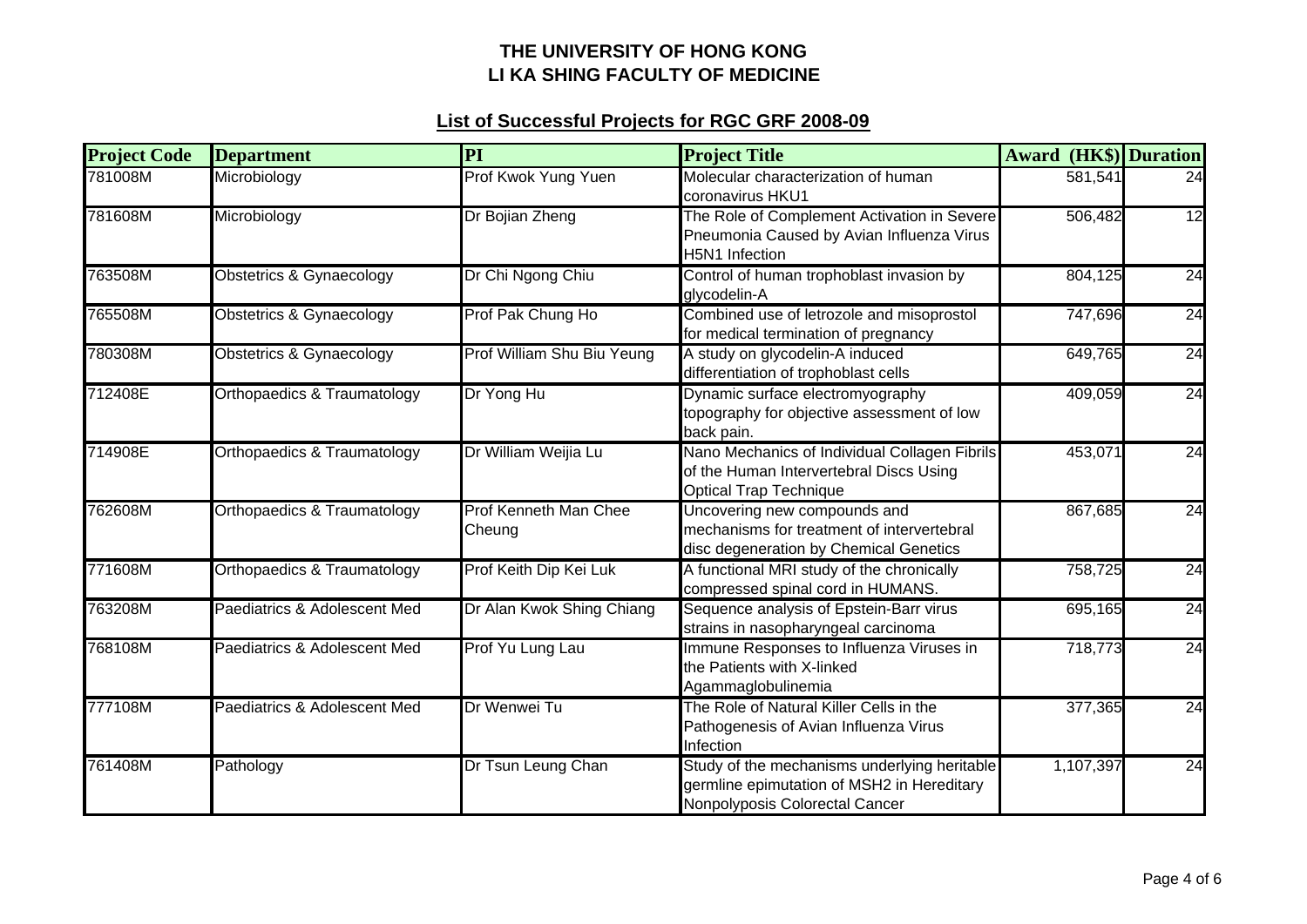| <b>Project Code</b> | <b>Department</b> | PI                                                | <b>Project Title</b>                                                                                                                                                                                     | <b>Award (HK\$)</b> Duration |    |
|---------------------|-------------------|---------------------------------------------------|----------------------------------------------------------------------------------------------------------------------------------------------------------------------------------------------------------|------------------------------|----|
| 769708M             | Pathology         | Prof Suet Yi Leung                                | Molecular and functional characterisation of<br>novel tumour suppressor genes aberrantly<br>down-regulated in colorectal cancer                                                                          | 915,627                      | 36 |
| 772608M             | Pathology         | Prof Irene Oi Lin Ng                              | Role of mitotic checkpoint gene MAD1<br>(mitotic arrest deficient 1) in liver cancer                                                                                                                     | 1,020,047                    | 36 |
| 778508M             | Pathology         | Dr Chun Ming Wong                                 | Roles of histone methyltransferases<br>SUV39H1 and SUV39H2 in liver cancer                                                                                                                               | 897,578                      | 30 |
| 778708M             | Pathology         | Dr Maria Pik Wong                                 | Cancer genes alterations and their biological<br>effects in lung cancer                                                                                                                                  | 946,990                      | 24 |
| 769808M             | Pharmacology      | Dr Susan Wai Sum Leung                            | Acceleration of the senescence of the<br>endothelium by high blood pressure                                                                                                                              | 988,191                      | 36 |
| 777208M             | Pharmacology      | <b>Prof Paul Michel Georges</b><br>Remi Vanhoutte | Causes of Dysfunction in Regenerated<br>Endothelium                                                                                                                                                      | 996,621                      | 24 |
| 777908M             | Pharmacology      | Dr Yu Wang                                        | Molecular mechanisms underlying the<br>hepato-protective functions of the fat cell-<br>derived hormone adiponectin: potential roles<br>of uncoupling protein 2                                           | 1,519,284                    | 36 |
| 768408M             | Physiology        | Prof Hon Cheung Lee                               | Systemic modulation of cardiovascular<br>functions by a Ca2+ messenger - Cyclic ADP-<br>ribose                                                                                                           | 1,441,178                    | 24 |
| 775908M             | Physiology        | <b>Prof Fai Tang</b>                              | Adrenomedullin in the male sex acessory<br>glands: gene expression, levels and receptor<br>binding, functions and regulation of<br>production in the prostate, seminal vesicle<br>and coagulating gland. | 958,103                      | 36 |
| 762308M             | Psychiatry        | Dr Stacey Shawn Cherny                            | Genome-wide association mapping of<br>susceptibility loci for symptomatic epilepsy                                                                                                                       | 1,570,295                    | 24 |
| 762108M             | Surgery           | Dr Yan Chen                                       | The role of adiponectin in cardiac allograft<br>survival and immune regulation                                                                                                                           | 865,415                      | 24 |
| 765008M             | Surgery           | Dr Maria Mercedes Garcia-<br><b>Barcelo</b>       | Fine mapping of Hirschsprung's disease loci<br>on the 3p21 and 9q31 candidate regions                                                                                                                    | 566,774                      | 18 |
| 771308M             | Surgery           | Dr Vincent Chi Hang Lui                           | HOXB5 and RET promoter: regulation of RET<br>transcription in Hirschsprung's disease                                                                                                                     | 1,122,197                    | 36 |